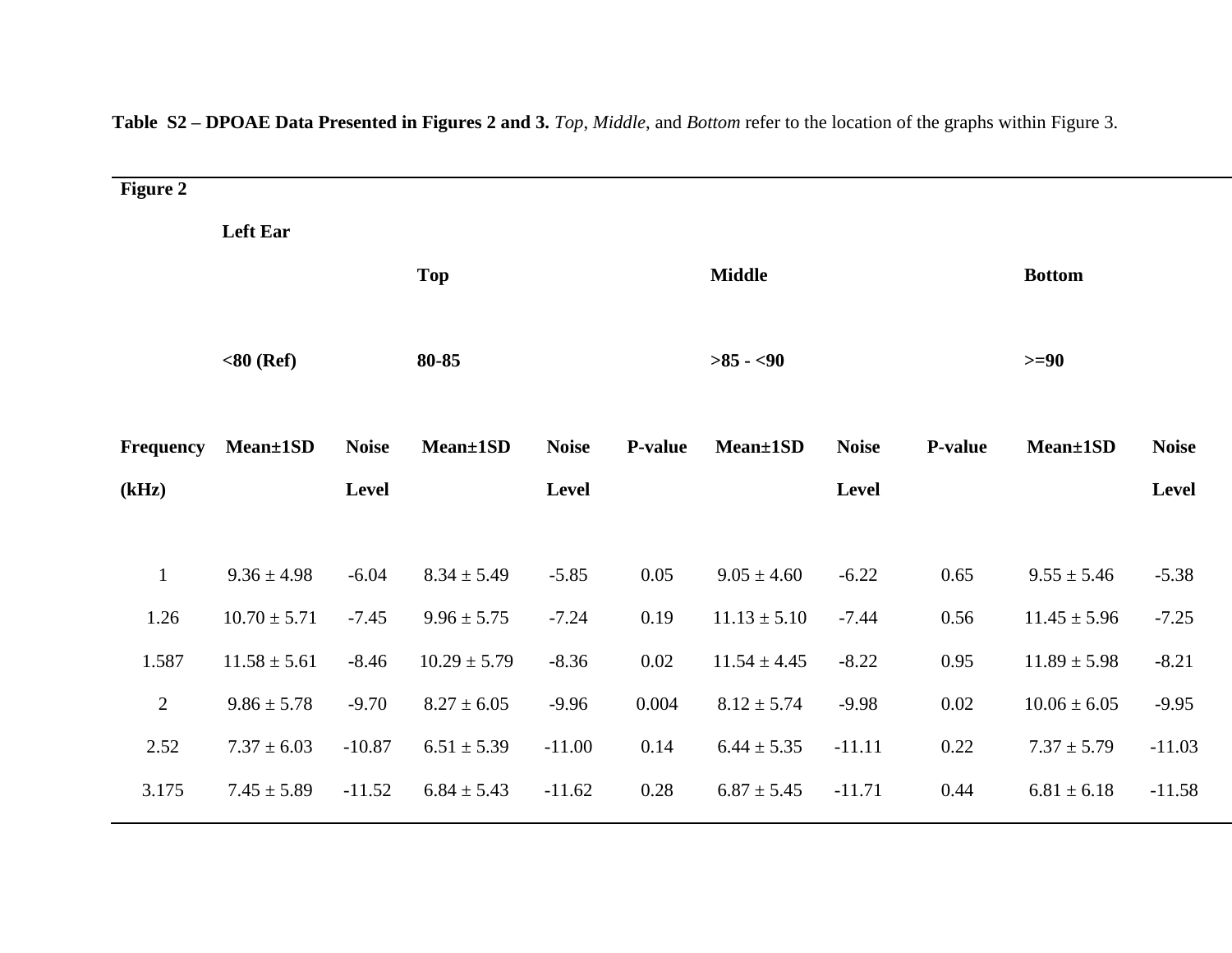| $\overline{4}$ | $10.56 \pm 5.74$ | $-11.37$     | $9.29 \pm 5.64$  | $-11.32$     | $0.02\,$       | $9.36 \pm 5.80$  | $-11.61$      | 0.09           | $9.58 \pm 6.35$  | $-11.26$     |
|----------------|------------------|--------------|------------------|--------------|----------------|------------------|---------------|----------------|------------------|--------------|
| 5.04           | $13.01 \pm 6.09$ | $-10.58$     | $12.46 \pm 5.84$ | $-10.37$     | 0.33           | $11.98 \pm 6.28$ | $-10.44$      | 0.16           | $12.57 \pm 6.52$ | $-10.36$     |
| 6.35           | $7.85 \pm 6.68$  | $-11.63$     | $7.26 \pm 6.59$  | $-11.23$     | 0.38           | $8.01 \pm 6.69$  | $-11.37$      | 0.86           | $7.05 \pm 7.14$  | $-11.40$     |
|                |                  |              |                  |              |                |                  |               |                |                  |              |
|                | <b>Right Ear</b> |              |                  |              |                |                  |               |                |                  |              |
|                | <b>Top</b>       |              |                  |              | <b>Middle</b>  |                  | <b>Bottom</b> |                |                  |              |
|                |                  |              |                  |              |                |                  |               |                |                  |              |
|                | $< 80$ (Ref)     |              | 80-85            |              |                | $>85 - 50$       |               |                | $>= 90$          |              |
|                |                  |              |                  |              |                |                  |               |                |                  |              |
| Frequency      | Mean±1SD         | <b>Noise</b> | Mean±1SD         | <b>Noise</b> | <b>P-value</b> | Mean±1SD         | <b>Noise</b>  | <b>P-value</b> | Mean±1SD         | <b>Noise</b> |
| (kHz)          |                  | <b>Level</b> |                  | Level        |                |                  | Level         |                |                  | Level        |
|                |                  |              |                  |              |                |                  |               |                |                  |              |
| $\mathbf{1}$   | $8.81 \pm 5.17$  | $-6.49$      | $8.86 \pm 5.49$  | $-6.84$      | 0.92           | $9.39 \pm 4.67$  | $-6.80$       | 0.42           | $9.52 \pm 5.53$  | $-6.06$      |
| 1.26           | $10.46 \pm 5.57$ | $-7.89$      | $9.60 \pm 6.08$  | $-7.65$      | 0.12           | $10.63 \pm 5.39$ | $-7.69$       | 0.81           | $11.62 \pm 5.10$ | $-7.85$      |
| 1.587          | $11.36 \pm 5.64$ | $-8.79$      | $10.51 \pm 6.37$ | $-8.38$      | 0.12           | $11.10 \pm 5.56$ | $-9.12$       | 0.71           | $11.98 \pm 4.94$ | $-8.72$      |
| $\overline{2}$ | $10.02 \pm 5.66$ | $-10.03$     | $8.90 \pm 6.61$  | $-10.47$     | $0.07\,$       | $8.21 \pm 5.79$  | $-10.76$      | 0.01           | $10.34 \pm 5.68$ | $-10.27$     |
| 2.52           | $7.98 \pm 5.74$  | $-11.24$     | $7.16 \pm 6.14$  | $-11.46$     | 0.14           | $5.73 \pm 5.61$  | $-11.31$      | 0.002          | $7.99 \pm 5.41$  | $-11.17$     |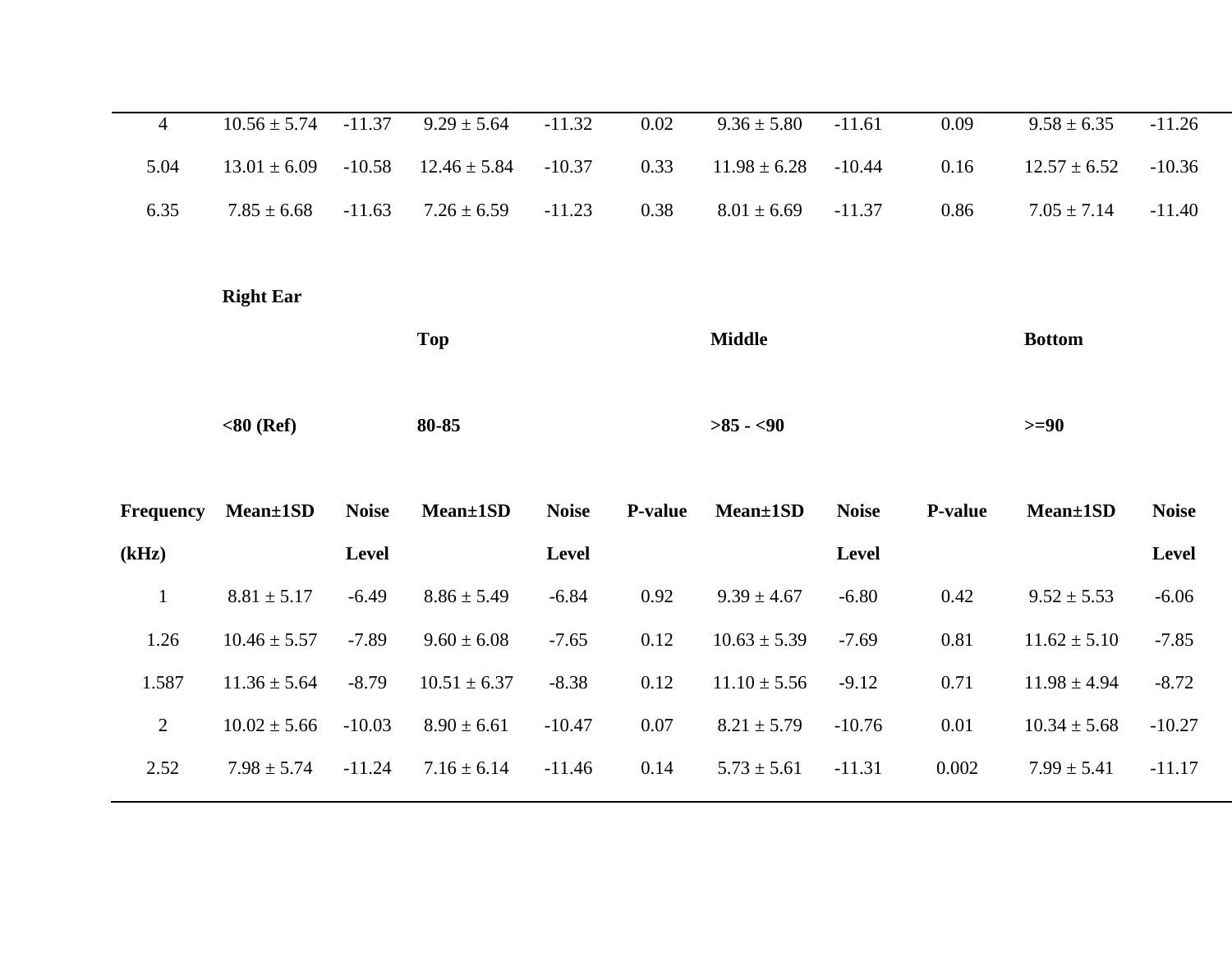| 3.175           | $8.12 \pm 5.48$  | $-11.71$     | $7.14 \pm 5.56$          | $-11.82$     | 0.06                 | $6.62 \pm 5.22$  | $-11.91$     | 0.03                     | $7.91 \pm 5.97$    | $-11.73$       |
|-----------------|------------------|--------------|--------------------------|--------------|----------------------|------------------|--------------|--------------------------|--------------------|----------------|
| $\overline{4}$  | $10.88 \pm 5.38$ | $-11.62$     | $9.84 \pm 5.29$          | $-11.73$     | 0.04                 | $9.37 \pm 4.69$  | $-11.94$     | 0.02                     | $10.47 \pm 5.53$   | $-11.75$       |
| 5.04            | $11.26 \pm 5.69$ | $-11.55$     | $10.54 \pm 5.72$         | $-11.61$     | 0.18                 | $9.81 \pm 5.98$  | $-11.80$     | 0.04                     | $11.46 \pm 5.88$   | $-11.44$       |
| 6.35            | $6.80 \pm 6.56$  | $-13.13$     | $5.92 \pm 6.47$          | $-13.39$     | 0.18                 | $5.12 \pm 6.19$  | $-13.15$     | 0.05                     | $6.40 \pm 6.18$    | $-13.16$       |
|                 |                  |              |                          |              |                      |                  |              |                          |                    |                |
| <b>Figure 3</b> |                  |              |                          |              |                      |                  |              |                          |                    |                |
|                 | <b>Left Ear</b>  |              |                          |              |                      | <b>Right Ear</b> |              |                          |                    |                |
|                 |                  |              |                          |              |                      |                  |              |                          |                    |                |
|                 |                  |              |                          |              |                      |                  |              |                          |                    |                |
|                 | <b>Final</b>     |              | <b>Audiometric Notch</b> |              |                      | Final            |              | <b>Audiometric Notch</b> |                    |                |
|                 |                  |              |                          |              |                      |                  |              |                          |                    |                |
| Frequency       | Mean±1SD         | <b>Noise</b> | Mean±1SD                 | <b>Noise</b> | P-value <sup>a</sup> | Mean±1SD         | <b>Noise</b> | Mean±1SD                 | <b>Noise Level</b> | <b>P-value</b> |
| (kHz)           |                  | Level        |                          | Level        |                      |                  | Level        |                          |                    |                |
|                 |                  |              |                          |              |                      |                  |              |                          |                    |                |
| $\mathbf{1}$    | $9.27 \pm 5.07$  | $-5.96$      | $7.52 \pm 5.93$          | $-5.76$      | 0.09                 | $8.92 \pm 5.22$  | $-6.48$      | $8.82 \pm 4.24$          | $-6.23$            | 0.92           |
| 1.26            | $10.74 \pm 5.72$ | $-7.41$      | $7.91 \pm 5.59$          | $-7.51$      | 0.01                 | $10.53 \pm 5.57$ | $-7.86$      | $8.74 \pm 5.61$          | $-8.48$            | 0.07           |
| 1.587           | $11.50 \pm 5.63$ | $-8.41$      | $8.26 \pm 5.57$          | $-9.15$      | 0.001                | $11.34 \pm 5.63$ | $-8.76$      | $8.26 \pm 5.88$          | $-9.77$            | 0.002          |